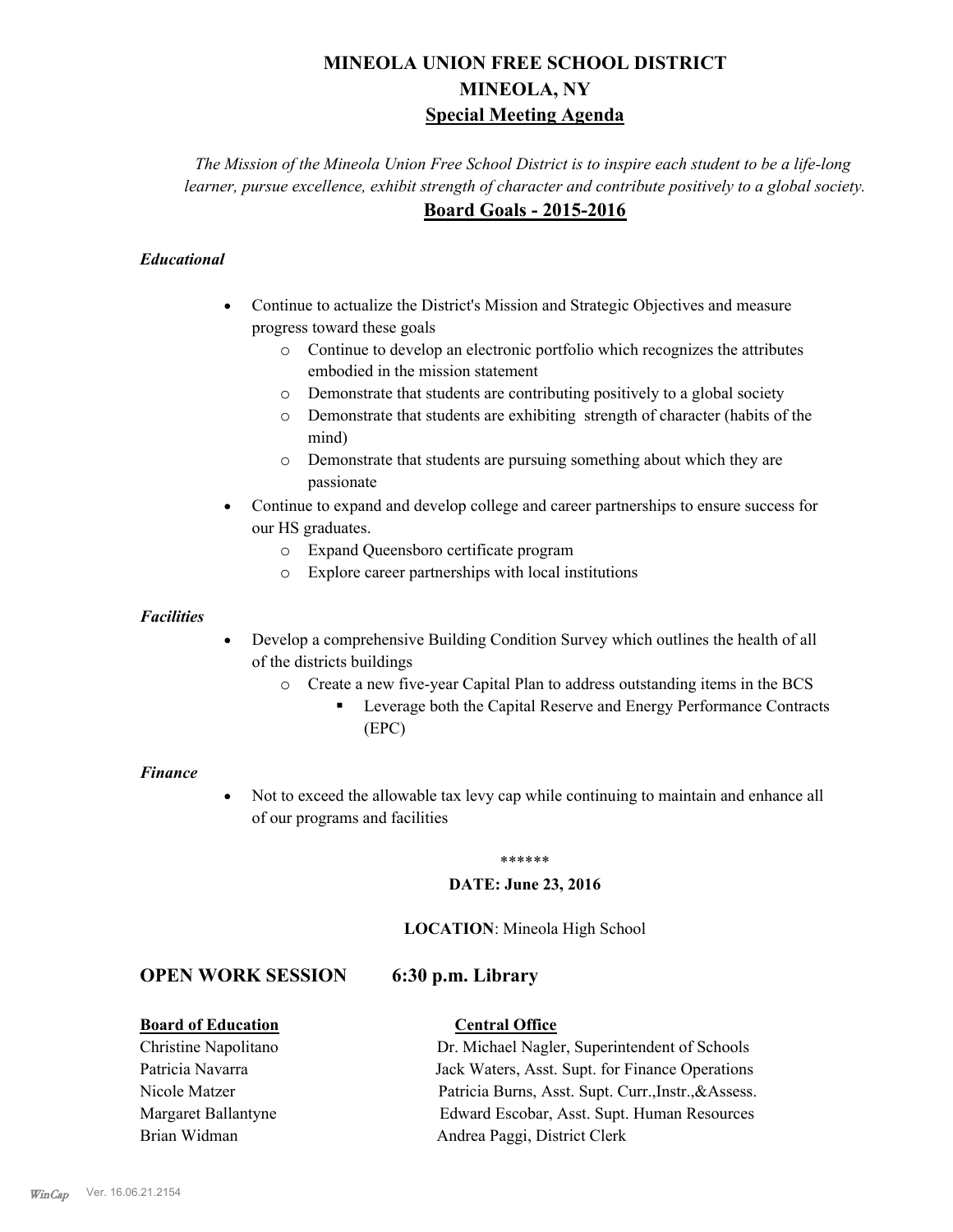## **A. Call to Order**

- **B. Pledge of Allegiance**
- **C. Reading of Mission**
- **D. Moment of Silent Meditation**
- **E. Dais & Visitor Introductions**

# **F. New Business**

## **Transfer to Capital Reserve Fund**

**RESOLUTION # 95- BE IT RESOLVED** that the Board of Education hereby approves the transfer of a sum not to exceed \$ 4,200,000, of unassigned fund balance from the 2015-16 fiscal year, to the previously established Capital Reserve Fund.

| <b>Motion:</b><br>Second: |     |  |
|---------------------------|-----|--|
| Yes:                      | No: |  |
|                           |     |  |
|                           |     |  |
|                           |     |  |
|                           |     |  |
| Passed:                   |     |  |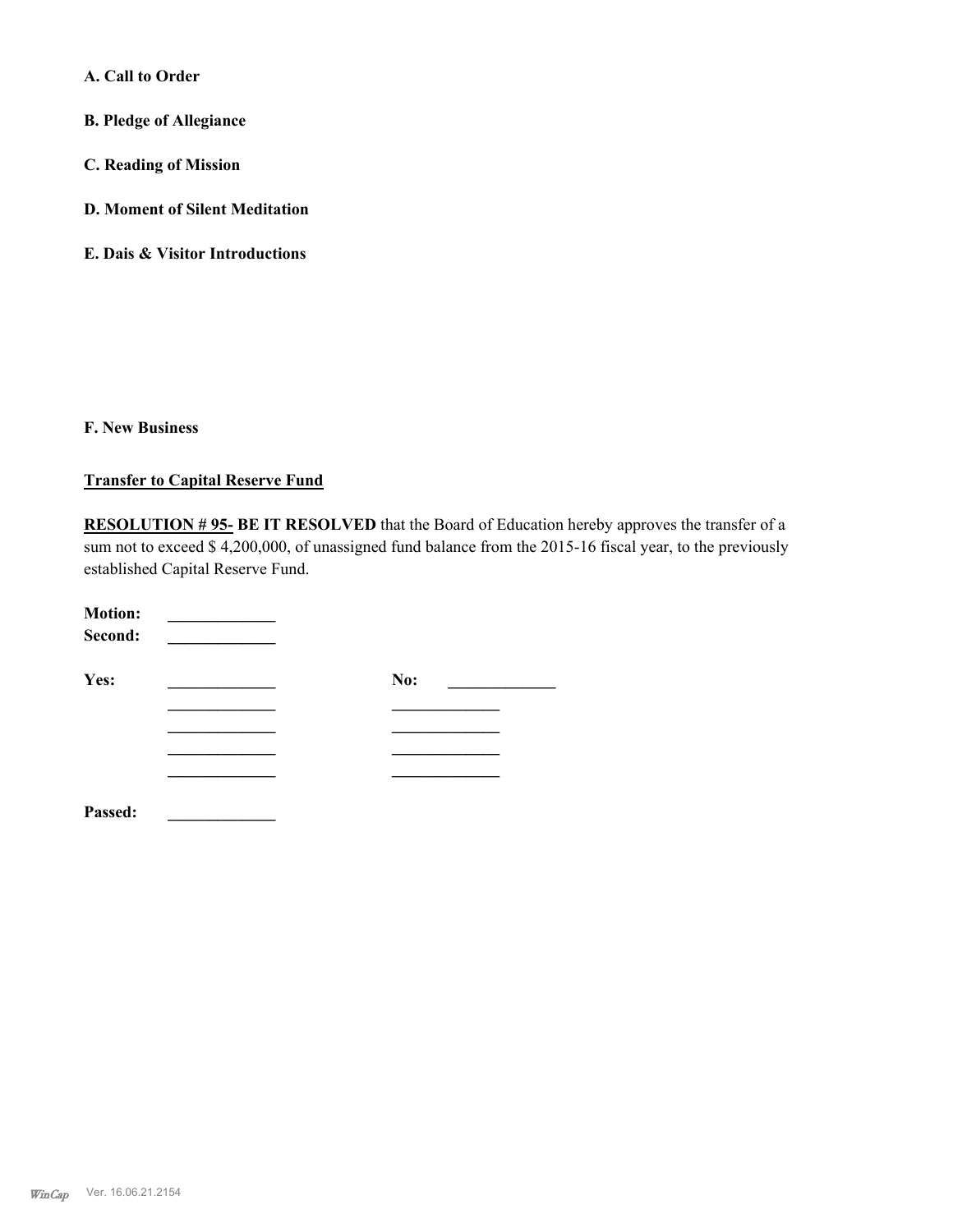**RESOLUTION # 96- BE IT RESOLVED,** that the Board of Education hereby authorizes the settlement of the matter captioned: *Baldwin Union Free School District, Bellmore-Merrick Central High School District, Freeport Union Free School District, Hewlett-Woodmere Union Free School District, Jericho Union Free School District, Merrick Union Free School District, Mineola Union Free School District, North Merrick Union Free School District, North Shore Central School District, Plainedge Union Free School District, Rockville Centre Union Free School District, Roslyn Union Free School District, Seaford Union Free School District, Syosset Central School District, Uniondale Union Free School District, Henry L. Grishman, and William H. Johnson, as Residents and Taxpayers of the County of Nassau, v. County of Nassau, Nassau County Legislature, Edward Mangano, in his Official Capacity as County Executive, James E. Davis, in his Official Capacity as Acting Assessor, Assessment Department of the County of Nassau, George Maragos, in his Official Capacity as Nassau County Comptroller, Beaumont Jefferson, in his Official Capacity as Nassau County Treasurer, Long Island Power Authority, Long Island Lighting Company, and Public Service Enterprise Group Long Island*, venued in the Supreme Court of Nassau County bearing Index Number 699- 2016, in accordance with the terms of the Settlement Agreement and Release attached hereto;

BE IT FURTHER RESOLVED, that the Board of Education hereby authorizes the Board President to execute said Settlement Agreement and Release and any other documents necessary to effectuate the terms of said Settlement Agreement and Release on behalf of the Board of Education.

| <b>MOUTH</b> . |                                              |                                         |     |  |
|----------------|----------------------------------------------|-----------------------------------------|-----|--|
| Second:        |                                              |                                         |     |  |
| Yes:           |                                              |                                         | No: |  |
|                |                                              |                                         |     |  |
|                |                                              |                                         |     |  |
|                |                                              |                                         |     |  |
|                |                                              |                                         |     |  |
| Passed:        |                                              |                                         |     |  |
|                |                                              |                                         |     |  |
|                |                                              |                                         |     |  |
|                |                                              | G. Executive Session Time: _______ p.m. |     |  |
| <b>Motion:</b> |                                              |                                         |     |  |
| Second:        |                                              |                                         |     |  |
|                |                                              |                                         |     |  |
| Yes:           | the control of the control of the control of |                                         | No: |  |
|                |                                              |                                         |     |  |
|                |                                              |                                         |     |  |
|                |                                              |                                         |     |  |
|                |                                              |                                         |     |  |
| Passed:        |                                              |                                         |     |  |

*Motion:*